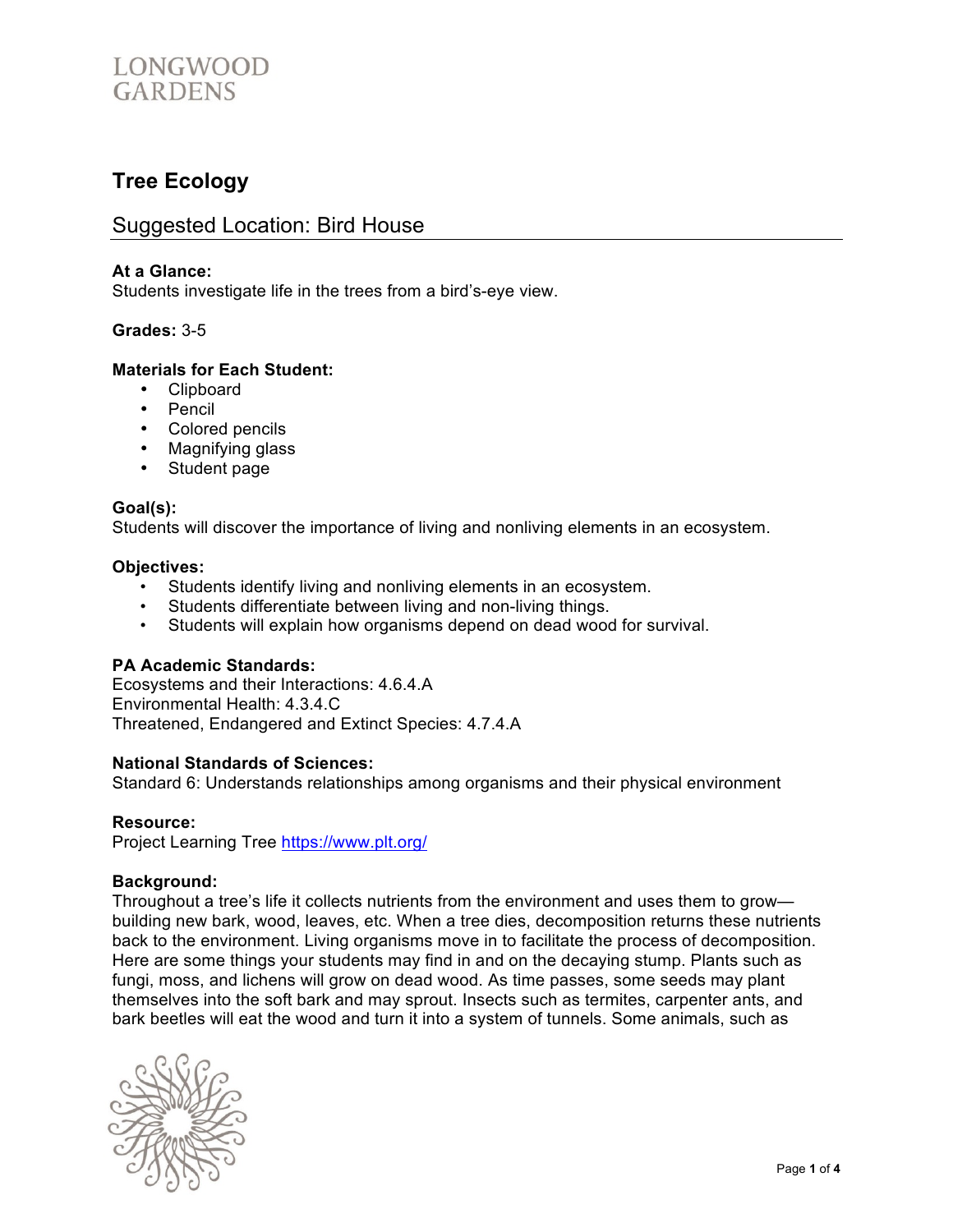centipedes and spiders, will prey on the smaller insects. They in turn become meals for birds, skunks, and other animals.

Finally, many creatures depend on dead logs as hideouts or shelters from larger animals. You may also find that some beetles, wasps, and slugs lay their eggs in the decomposing wood.

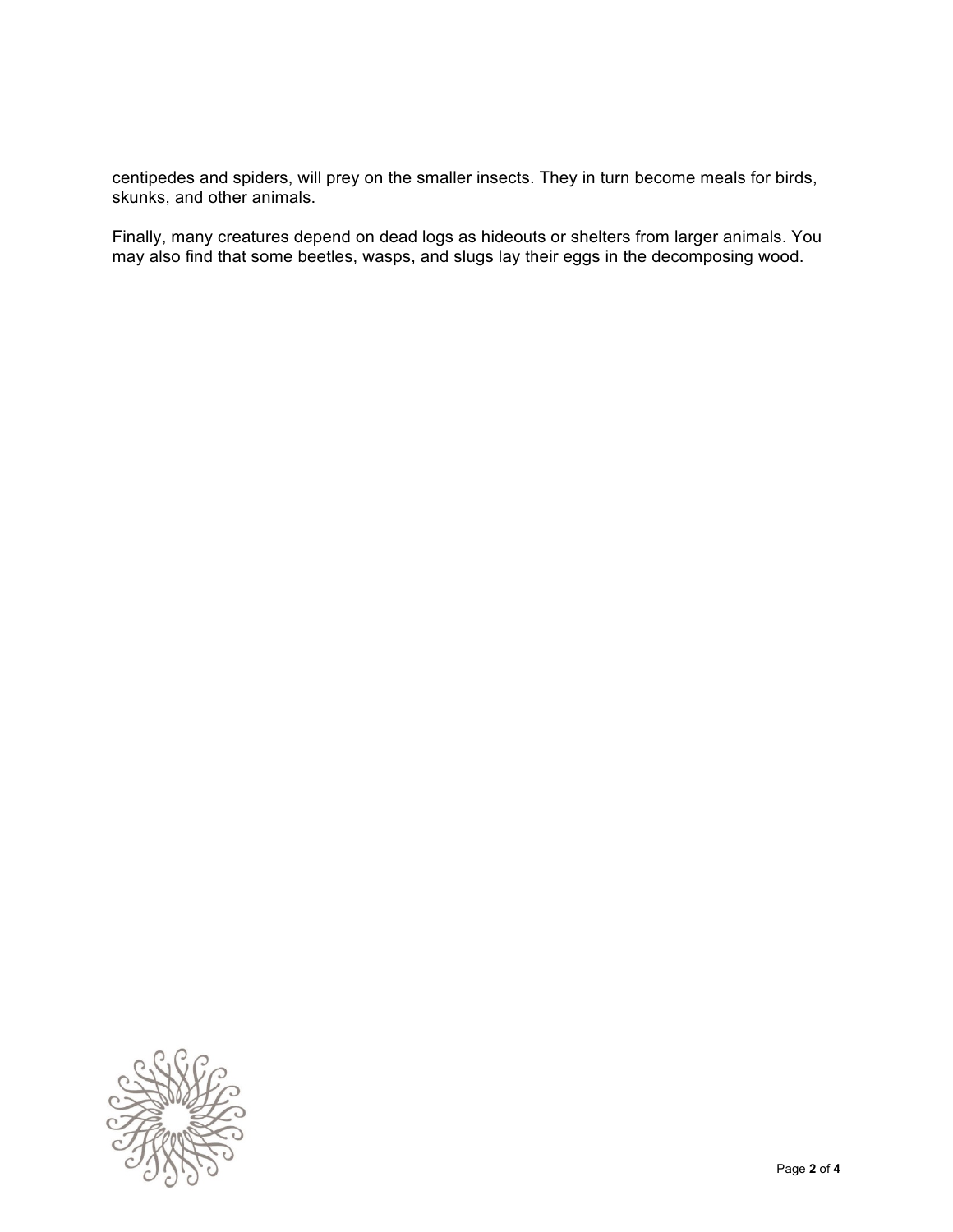# **Tree Ecology**

Suggested location: Bird House

### **Directions:**

Visit the Bird House to explore the unique ecosystem surrounding this tree house from a bird's-eye view. Take time to look and listen to all that is happening in and around the trees. Observe the living and nonliving things in this ecosystem.

| $\mathbf{H}$ Record the living elements in the<br>environment. (Hint: living things<br>breathe, move, grow, take in nutrients,<br>and give off waste). | Record the nonliving elements in the<br>environment. (Hint: some of these<br>elements cannot be seen). |
|--------------------------------------------------------------------------------------------------------------------------------------------------------|--------------------------------------------------------------------------------------------------------|
|                                                                                                                                                        |                                                                                                        |
|                                                                                                                                                        |                                                                                                        |
|                                                                                                                                                        |                                                                                                        |
|                                                                                                                                                        |                                                                                                        |

Why is it important to have BOTH living and nonliving elements in an ecosystem?

 $\mathcal{L}_\text{max} = \mathcal{L}_\text{max} = \mathcal{L}_\text{max} = \mathcal{L}_\text{max} = \mathcal{L}_\text{max} = \mathcal{L}_\text{max} = \mathcal{L}_\text{max} = \mathcal{L}_\text{max} = \mathcal{L}_\text{max} = \mathcal{L}_\text{max} = \mathcal{L}_\text{max} = \mathcal{L}_\text{max} = \mathcal{L}_\text{max} = \mathcal{L}_\text{max} = \mathcal{L}_\text{max} = \mathcal{L}_\text{max} = \mathcal{L}_\text{max} = \mathcal{L}_\text{max} = \mathcal{$  $\mathcal{L}_\mathcal{L} = \{ \mathcal{L}_\mathcal{L} = \{ \mathcal{L}_\mathcal{L} = \{ \mathcal{L}_\mathcal{L} = \{ \mathcal{L}_\mathcal{L} = \{ \mathcal{L}_\mathcal{L} = \{ \mathcal{L}_\mathcal{L} = \{ \mathcal{L}_\mathcal{L} = \{ \mathcal{L}_\mathcal{L} = \{ \mathcal{L}_\mathcal{L} = \{ \mathcal{L}_\mathcal{L} = \{ \mathcal{L}_\mathcal{L} = \{ \mathcal{L}_\mathcal{L} = \{ \mathcal{L}_\mathcal{L} = \{ \mathcal{L}_\mathcal{$  $\mathcal{L}_\mathcal{L} = \{ \mathcal{L}_\mathcal{L} = \{ \mathcal{L}_\mathcal{L} = \{ \mathcal{L}_\mathcal{L} = \{ \mathcal{L}_\mathcal{L} = \{ \mathcal{L}_\mathcal{L} = \{ \mathcal{L}_\mathcal{L} = \{ \mathcal{L}_\mathcal{L} = \{ \mathcal{L}_\mathcal{L} = \{ \mathcal{L}_\mathcal{L} = \{ \mathcal{L}_\mathcal{L} = \{ \mathcal{L}_\mathcal{L} = \{ \mathcal{L}_\mathcal{L} = \{ \mathcal{L}_\mathcal{L} = \{ \mathcal{L}_\mathcal{$  $\mathcal{L}_\text{max} = \mathcal{L}_\text{max} = \mathcal{L}_\text{max} = \mathcal{L}_\text{max} = \mathcal{L}_\text{max} = \mathcal{L}_\text{max} = \mathcal{L}_\text{max} = \mathcal{L}_\text{max} = \mathcal{L}_\text{max} = \mathcal{L}_\text{max} = \mathcal{L}_\text{max} = \mathcal{L}_\text{max} = \mathcal{L}_\text{max} = \mathcal{L}_\text{max} = \mathcal{L}_\text{max} = \mathcal{L}_\text{max} = \mathcal{L}_\text{max} = \mathcal{L}_\text{max} = \mathcal{$